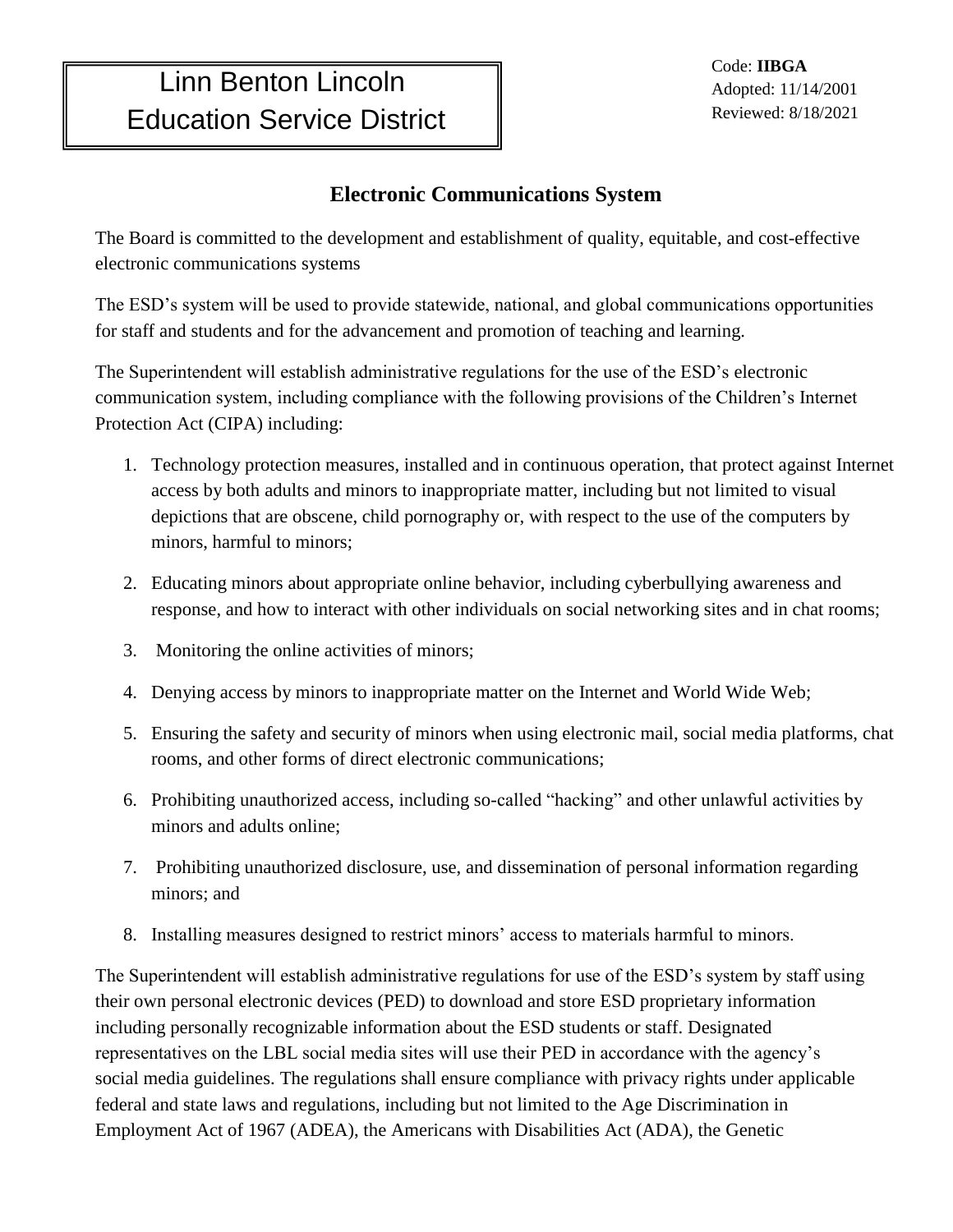Information Nondiscrimination Act of 2008 (GINA) and the Health Insurance Portability and Accountability Act of 1996 (HIPAA).

Administrative regulations will be consistent with sound guidelines as may be provided by the Education Service District, the Oregon Department of Education, and/or the Oregon Government Ethics Commission, copyright law and will include a complaint procedure for reporting violations.

Failure to abide by ESD policy and administrative regulations governing the use of the ESD's electronic communications system may result in the suspension and/or revocation of system access. Additionally, student violations may result in discipline up to and including expulsion. Staff violations may also result in discipline up to and including dismissal. Violations of law will be reported to law enforcement officials, which may result in criminal or civil sanctions and may also be reported to the appropriate licensing board. Fees, fines, or other charges may also be imposed.

\_\_\_\_\_\_\_\_\_\_\_\_\_\_\_\_\_\_\_\_\_\_\_\_\_\_\_\_\_\_\_\_\_\_\_\_\_\_\_\_\_\_\_\_\_\_\_\_\_\_\_\_\_\_\_\_\_\_\_\_\_\_\_\_\_\_\_\_\_\_\_\_\_\_\_\_\_\_\_\_\_

END OF POLICY

## **Legal Reference(s):**

[ORS 30.](http://policy.osba.org/orsredir.asp?ors=ors--30)765 [ORS 133.](http://policy.osba.org/orsredir.asp?ors=ors-133)739 [ORS 163.](http://policy.osba.org/orsredir.asp?ors=ors-163)435 [ORS 164.](http://policy.osba.org/orsredir.asp?ors=ors-164)345 [ORS 164.](http://policy.osba.org/orsredir.asp?ors=ors-164)365 [ORS 167.](http://policy.osba.org/orsredir.asp?ors=ors-167)060 - 167.100 [ORS Chapter 192](http://policy.osba.org/orsredir.asp?ors=ors-chapter-192) [ORS 260.](http://policy.osba.org/orsredir.asp?ors=ors-260)432 [ORS 334.](http://policy.osba.org/orsredir.asp?ors=ors-334)125(7) [ORS 336.](http://policy.osba.org/orsredir.asp?ors=ors-336)222 [ORS 339.](http://policy.osba.org/orsredir.asp?ors=ors-339)250 [ORS 339.](http://policy.osba.org/orsredir.asp?ors=ors-339)270 [OAR 581-021-](http://policy.osba.org/orsredir.asp?ors=oar-581-021)0050 [OAR 581-021-](http://policy.osba.org/orsredir.asp?ors=oar-581-021)0055 [OAR 584-020-](http://policy.osba.org/orsredir.asp?ors=oar-584-020)0040 [OAR 584-020-](http://policy.osba.org/orsredir.asp?ors=oar-584-020)0041

Children's Internet Protection Act, 47 U.S.C.§§ 254(h) and (l) (20182); 47 C.F.R. § 54.520 (20197).

Copyrights, 17, U.S.C. §§ 101-1332 (20182); 19 C.F.R. Part 133 (202017).

*Oregon Attorney General's Public Records and Meetings Manual*, Appendix H, (2014).

Safe and Drug-Free Schools and Communities Act, 20 U.S.C.§§ 7101-7117 (20182).

Drug-Free Workplace Act of 1988, 41 U.S.C.§§ 8101-8107 (20182); 34 C.F.R. Part 84, Subpart F (202017).

Controlled Substances Act, 21 U.S.C.§ 812, Schedules I through V (20182); 21 C.F.R. §§ 1308.11-1308.15 (202017).

Americans with Disabilities Act of 1990, 42 U.S.C.§§ 12101-12213 (20182); 29 C.F.R. Part 1630 (202017); 28 C.F.R. Part 35 (202017).

Family Educational Rights and Privacy Act, 20 U.S.C.§ 1232g (20182); 34 C.F.R. Part 99 (202017).

Oregon Government Standards and Practices Commission, Advisory Opinion No. 98A-1003 (July 9, 1998).

Every Student Succeeds Act, 20 U.S.C. § 7131 (20182).

Americans with Disabilities Act Amendments Act of 2008, 42 U.S.C. §§ 12101-12133 (2018).